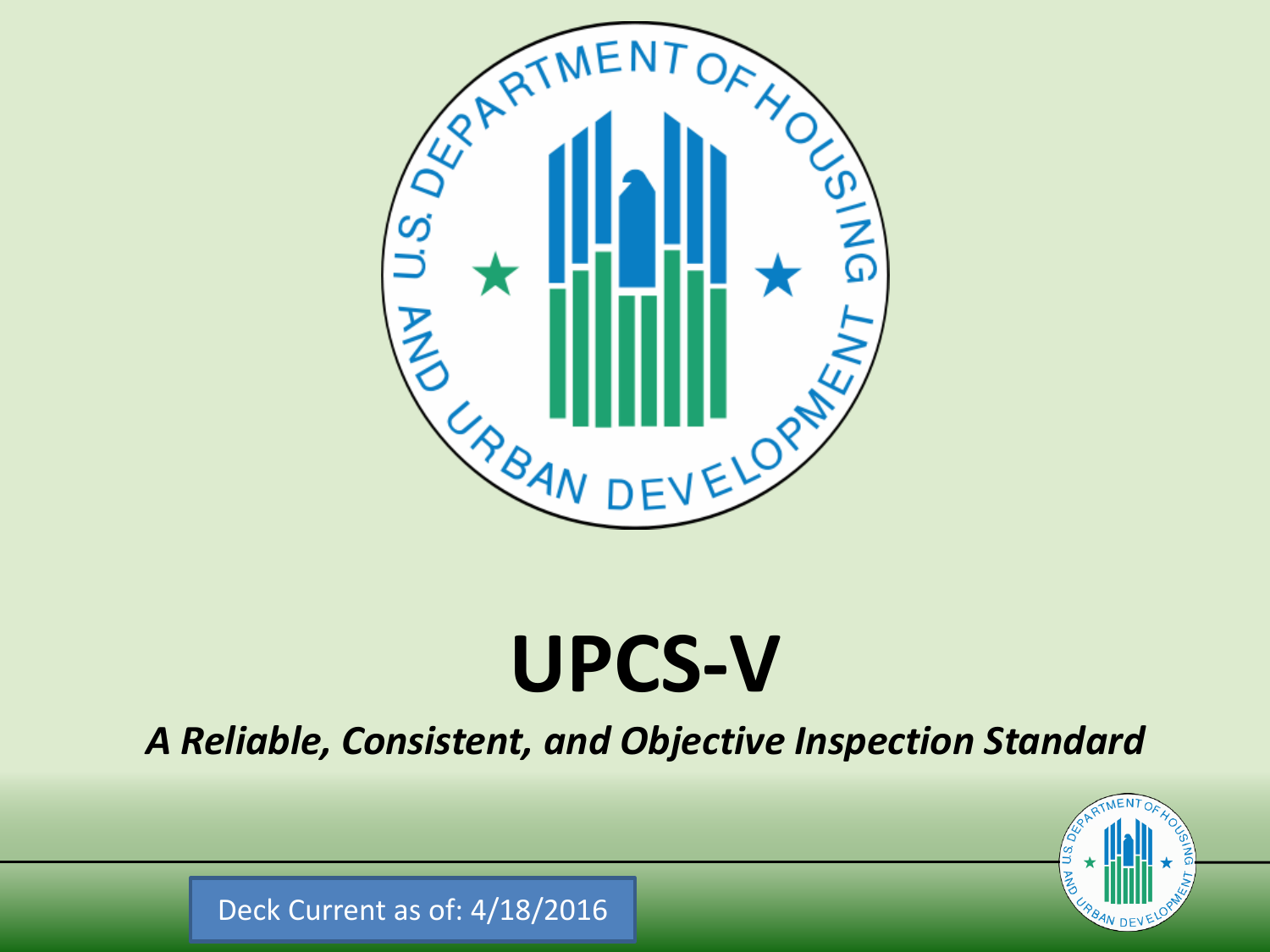#### **Background**

## **Housing Quality Standards (HQS)**

- Developed in the 1970's
- Does not produce consistent and accurate results
- Not reflective of current health and safety standards
- Does not include advances in technology

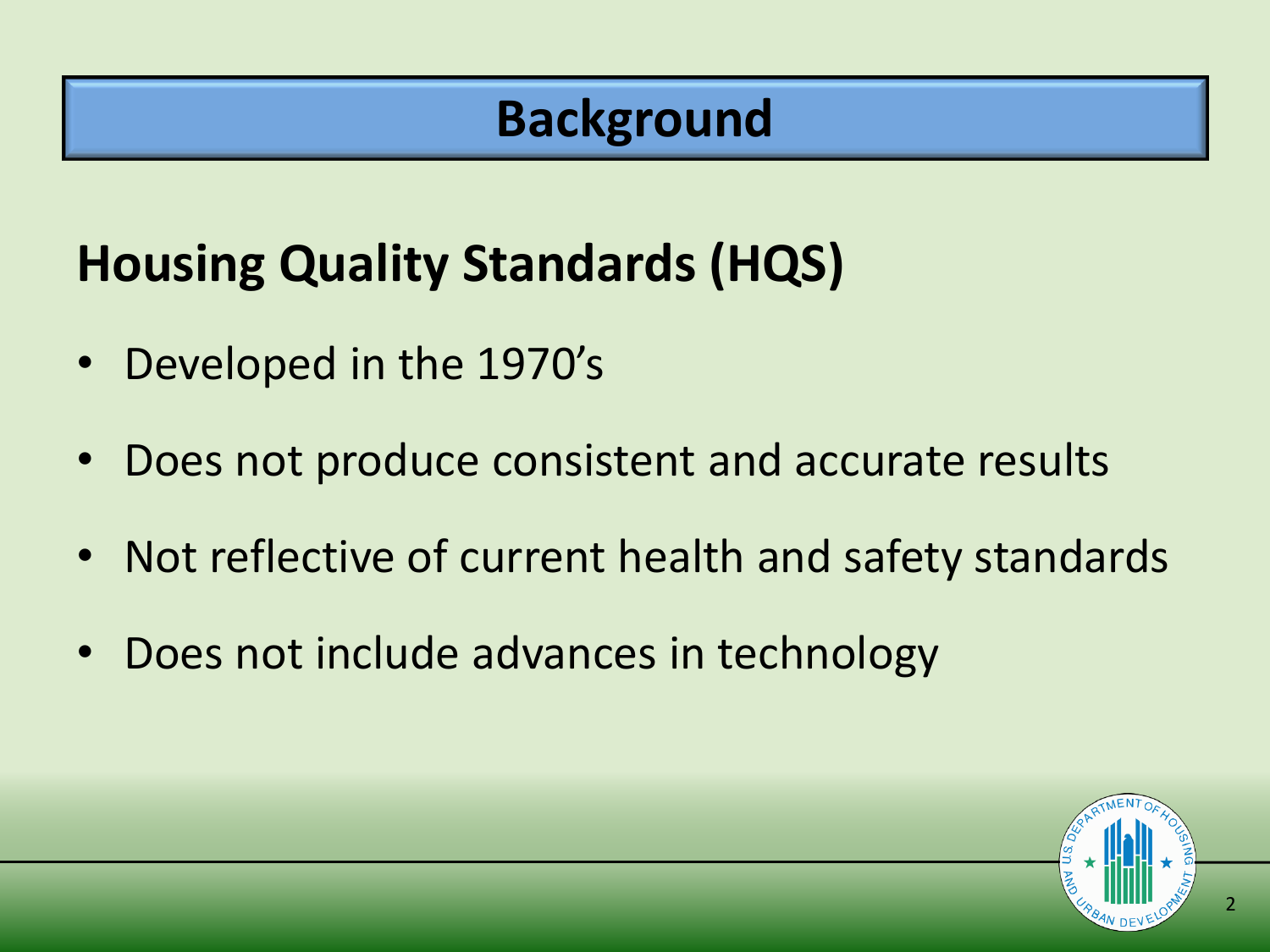#### **The Need for a New Standard**

- **2008** OIG finding: HUD lacked controls and oversight of the HCV inspection process
- **2014** REAC completed 27,000 quality control inspections:
	- Inconsistency pervasive throughout the HQS process
	- QC under HQS is resource intensive; unable to realize efficiencies of scale or technology
	- HQS not accommodating of an electronic data model
- **2016** Senate Appropriations Explanatory Statement: *"…directs HUD to implement a single inspection protocol for public housing and voucher units in FY2016."*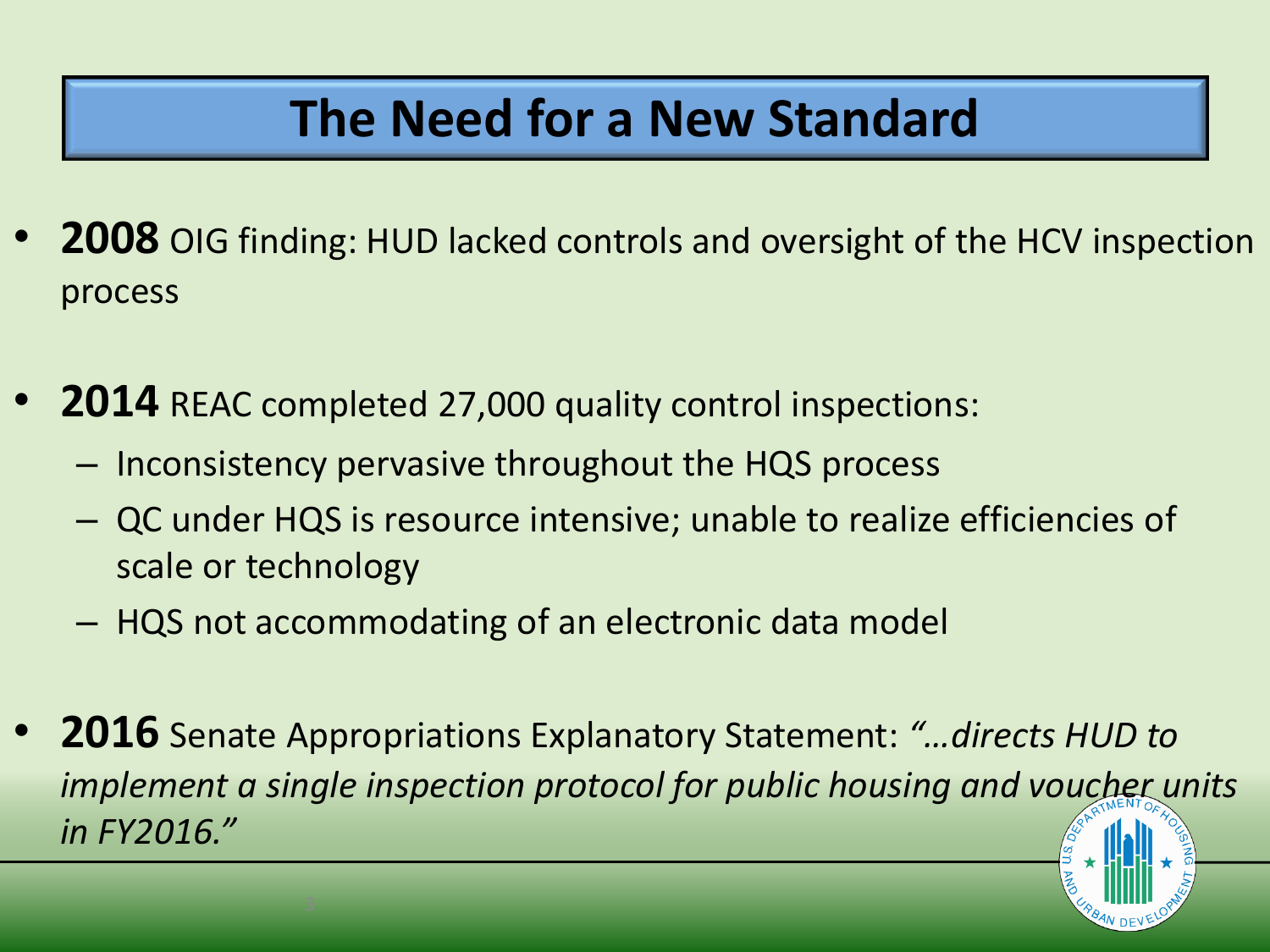# **Sample HQS Inspection Reports**

| <b>Inspection Checklist</b>               |                     |             |            |             |                            |  |  |  |  |
|-------------------------------------------|---------------------|-------------|------------|-------------|----------------------------|--|--|--|--|
| Item<br>No.                               | 1. Living Room      | Yes<br>Pass | Ŋο<br>Fail | ln-<br>Conc | Comment                    |  |  |  |  |
| 1.1                                       | Living Room Present |             |            |             |                            |  |  |  |  |
| 1.2                                       | Electricity         |             |            |             |                            |  |  |  |  |
| 1.3                                       | Electrical Hazards  |             |            |             |                            |  |  |  |  |
| 1,4                                       | Security            |             |            |             | RECAULT SLIDING DOOR FRAME |  |  |  |  |
| Which one?<br>What's the security impact? |                     |             |            |             |                            |  |  |  |  |
|                                           |                     |             |            |             | ASPATMENT<br>TOFHOUS       |  |  |  |  |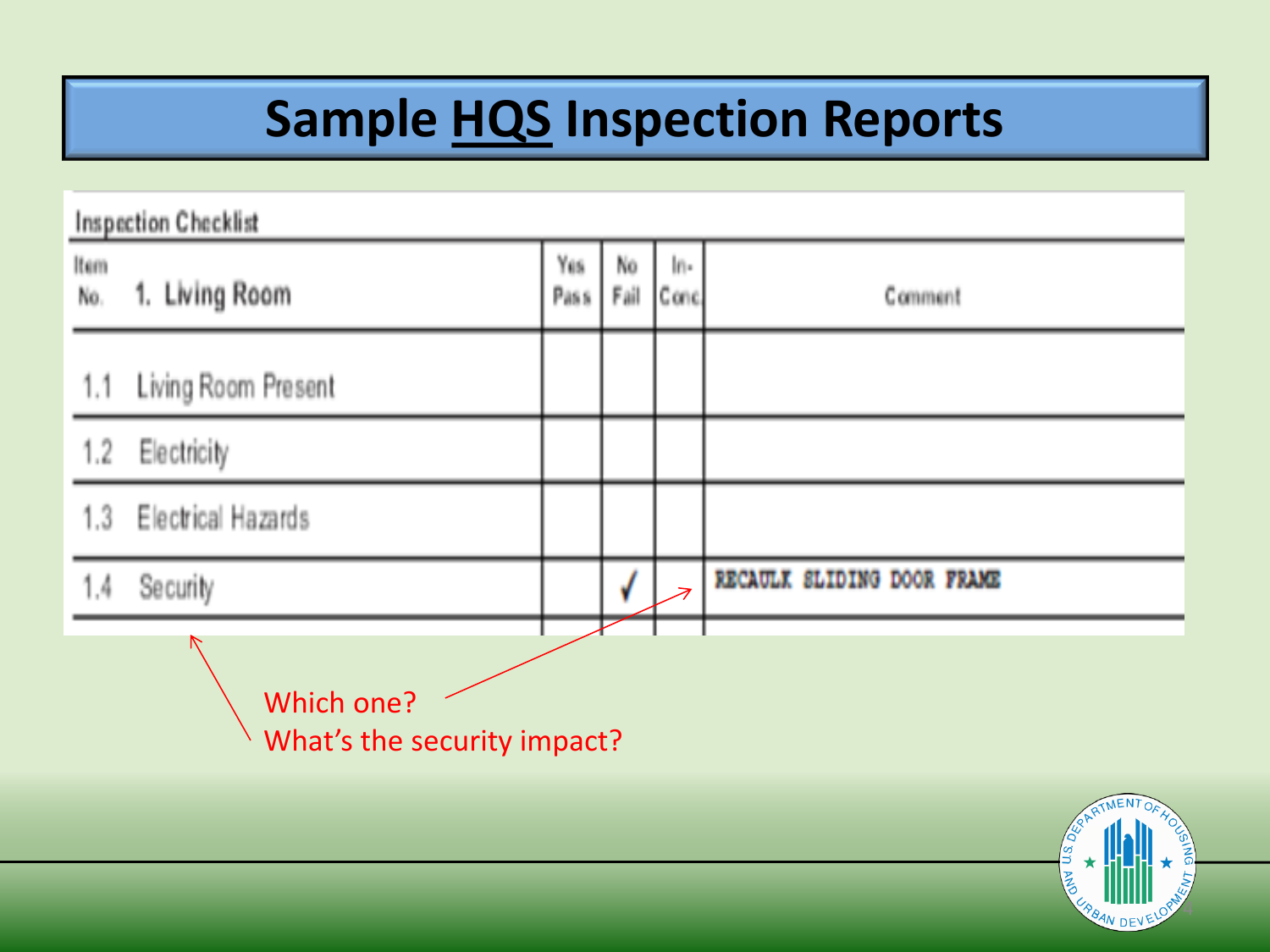#### **Transitioning to a New Standard**

- Maintain the core concepts of an HCV inspection
- Clarify and streamline the inspection processes
- Include value-added features to help PHAs
- Address shortcomings of HQS
- Provide owners' and tenants' access to detailed information about their homes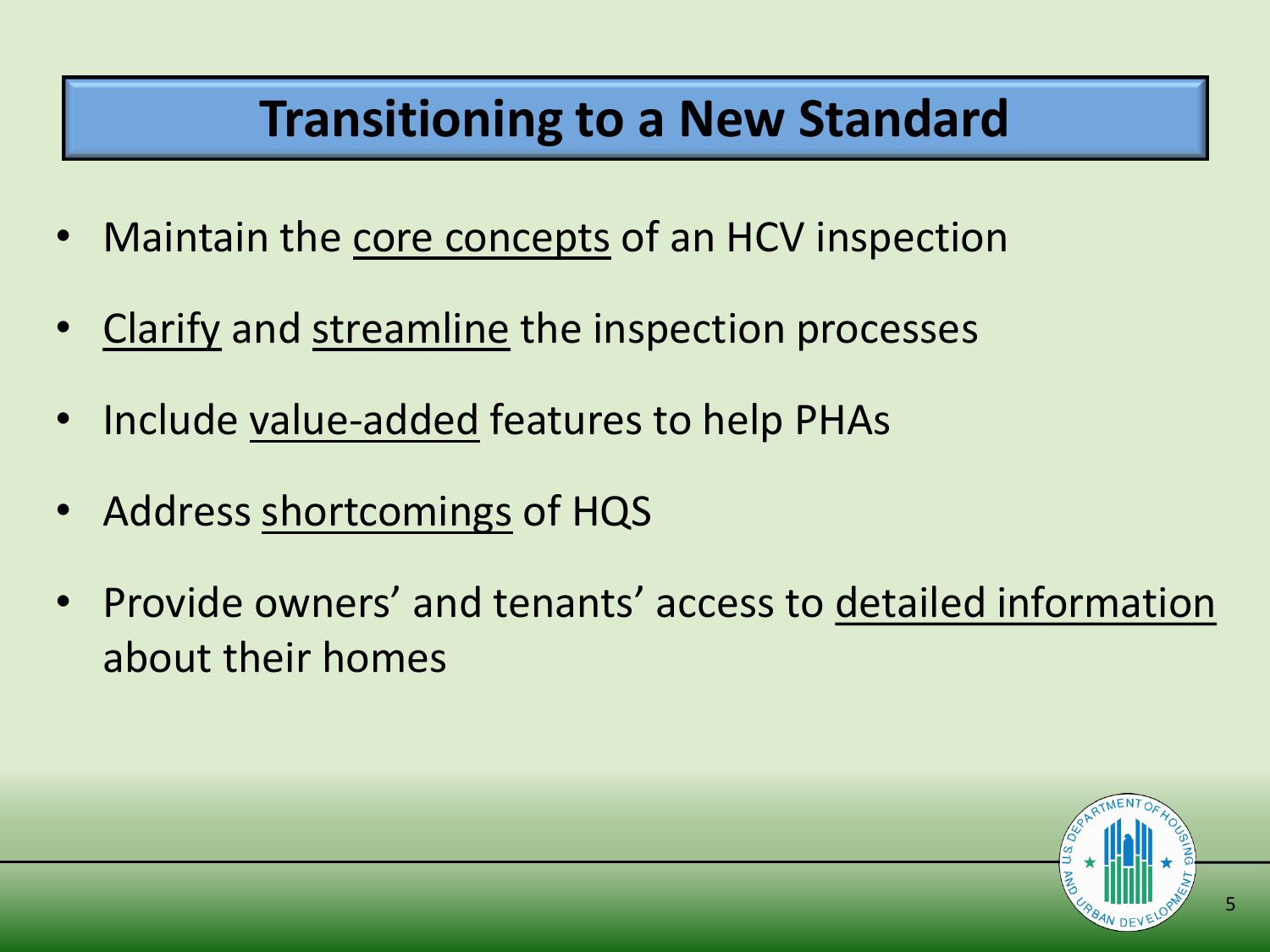## **HCV Physical Inspection and Oversight Program**

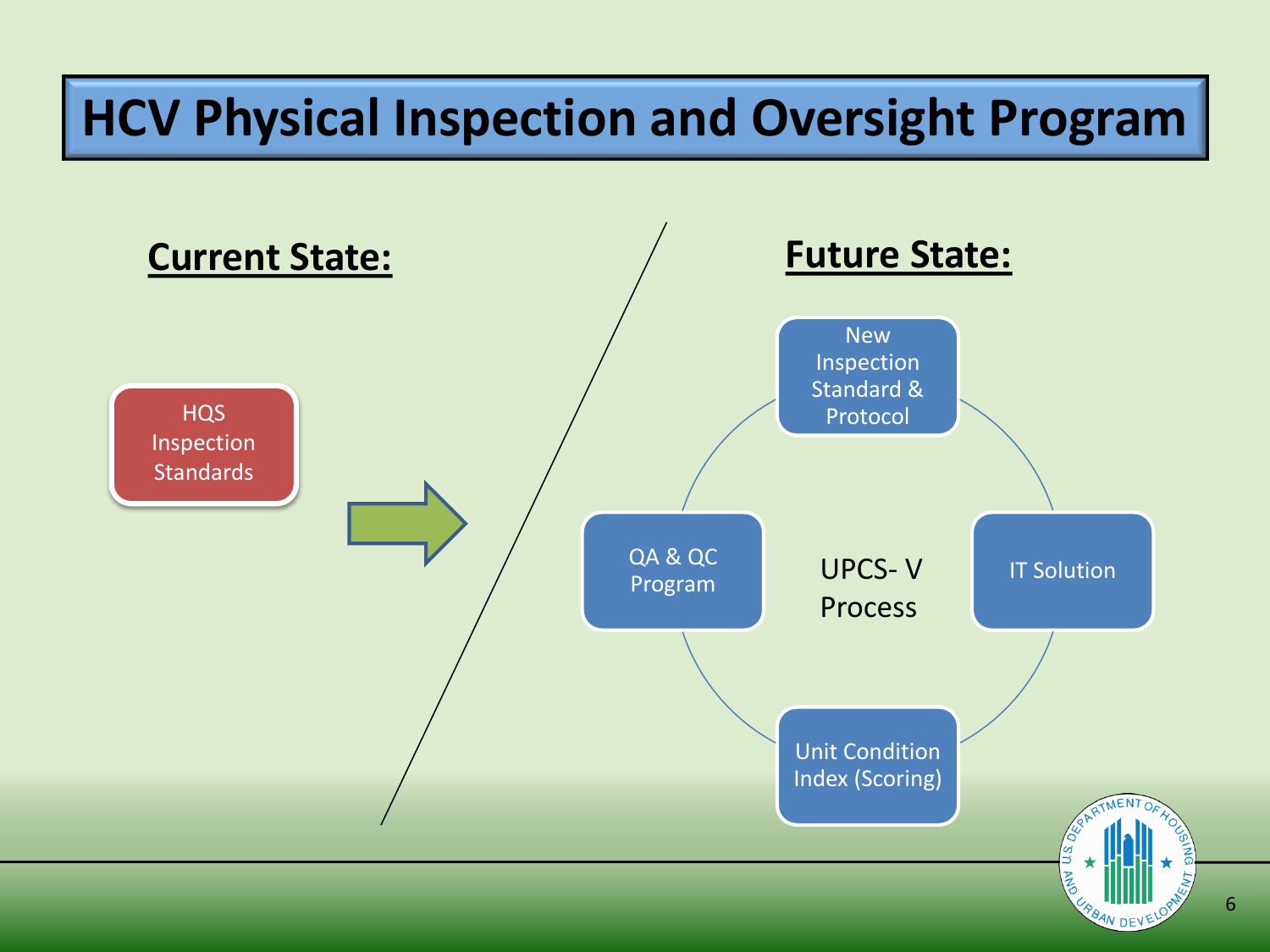## **UPCS-V Deficiencies**

# **Deficiencies**

Fail Conditions that Must be Fixed/Addressed

#### **Fail**

- 24 Hour Fail
- Regular (30 day) Fail

#### HQS UPCS-V

#### **Fail**

- 24 Hour Fail
	- Life Threatening
	- Emergency
- Regular (30 day) Fail

# **Observations**

Items Noted, but Pass the Inspection

#### **Pass**

- No Comment
- Inspector Discretion
- Comment Per Guidance

#### **Pass**

- No Defects
- L1 Minor Defect
- L2 Major Defect
- L3 Significant Defect



7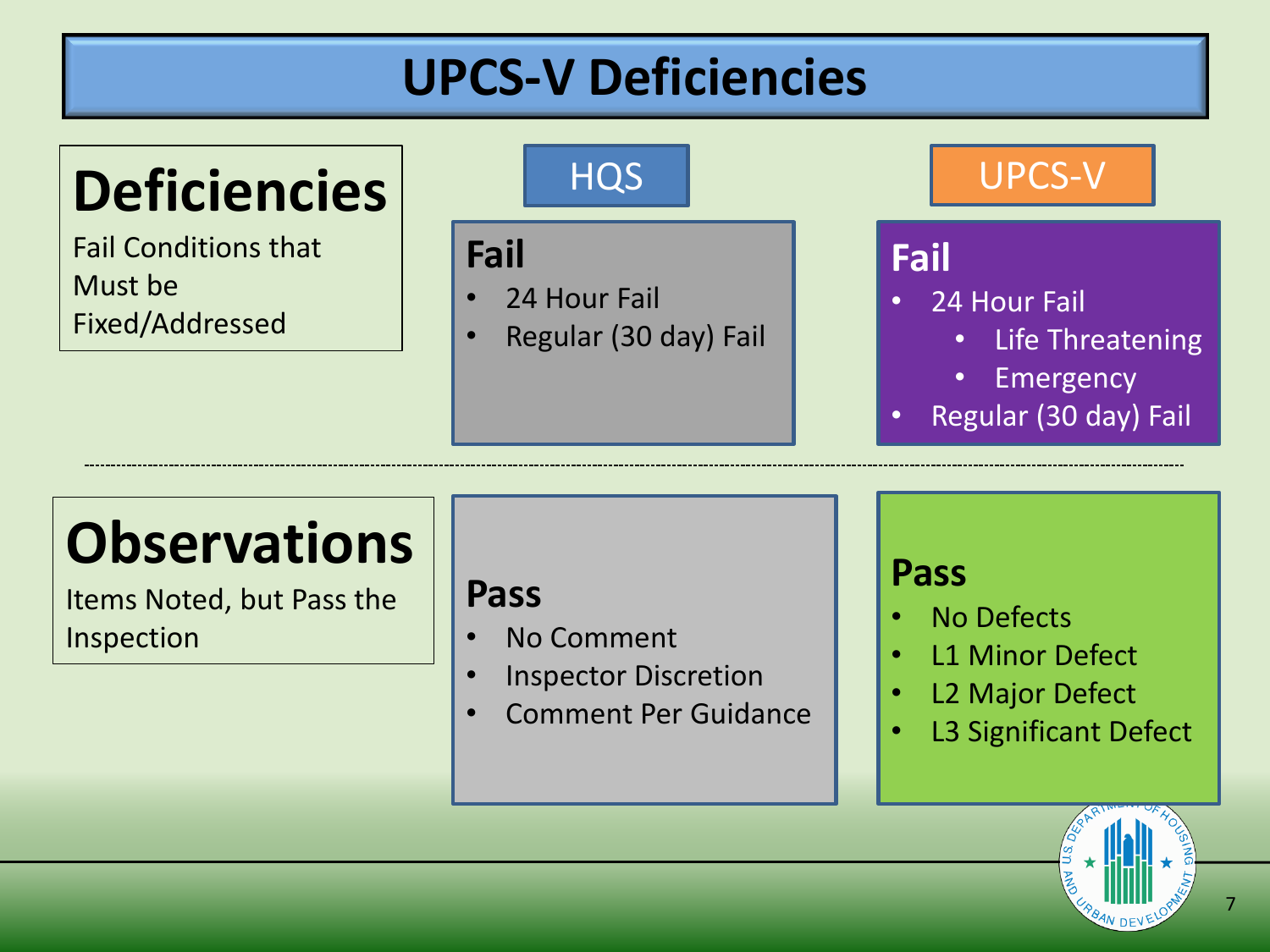#### **Sample Decision Tree**

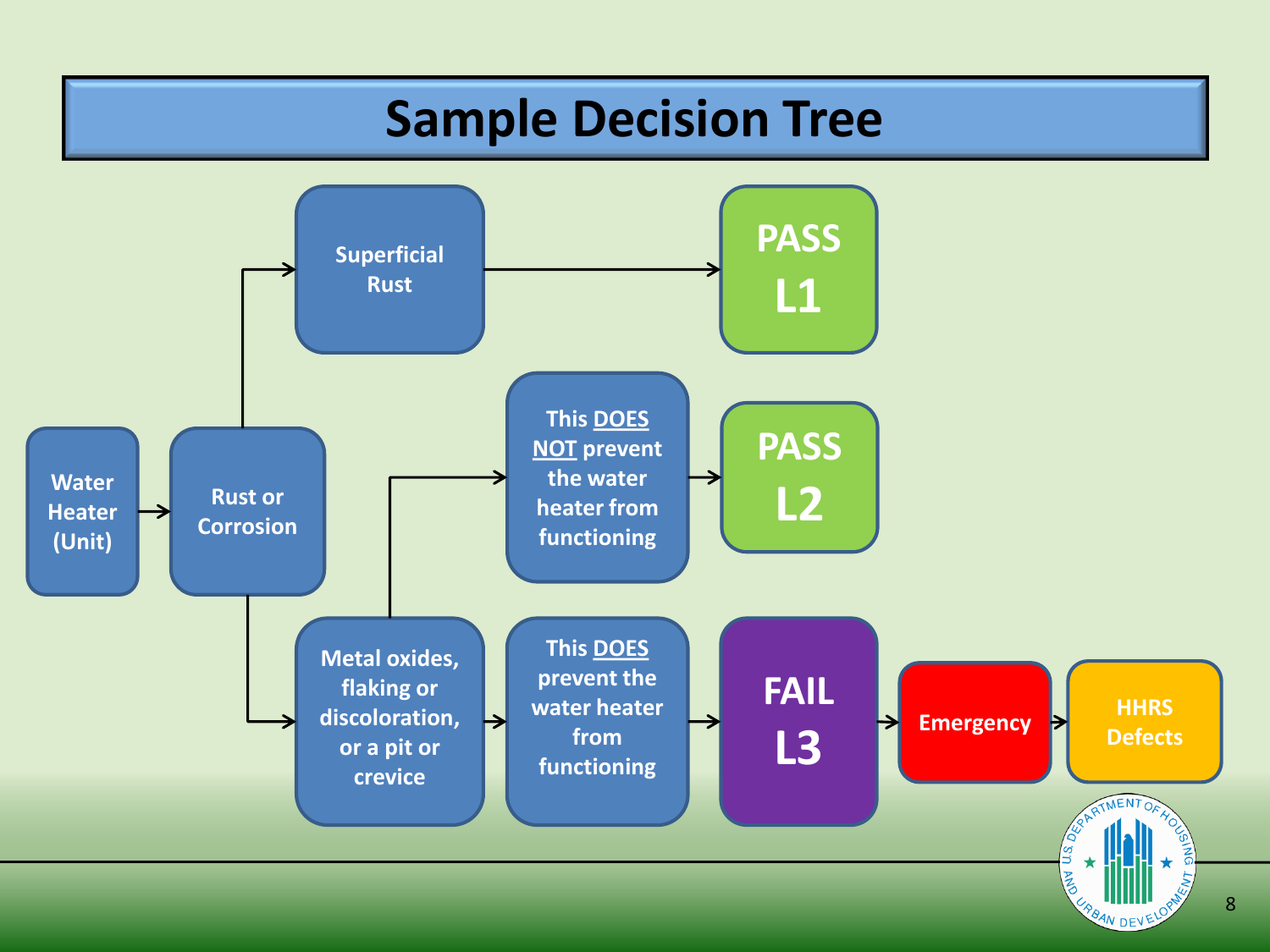# **Sample UPCS-V Inspection Reports**

| Item                | Location                             | <b>Result</b>                                  | <b>Decisions</b>                                                                                                                                | <b>Healthy</b><br>Homes# | Photo#                  |  |  |
|---------------------|--------------------------------------|------------------------------------------------|-------------------------------------------------------------------------------------------------------------------------------------------------|--------------------------|-------------------------|--|--|
| <b>Deficiencies</b> |                                      |                                                |                                                                                                                                                 |                          |                         |  |  |
| <b>Toilet</b>       | Bath1<br>Floor1                      | Fail<br>L <sub>3</sub><br>Emergency<br>(Owner) | -The shut-off valve<br>of supply line<br>leaks<br>-A steady leak<br>-Unable to control<br>the flow of water                                     | 1,18                     | $\overline{\mathbf{1}}$ |  |  |
| <b>Defects</b>      |                                      |                                                |                                                                                                                                                 |                          |                         |  |  |
| Windows             | BR1<br>Floor <sub>2</sub><br>LftFrnt | Pass<br>L3<br>(Owner)                          | -Caulking, Seals,<br>or Glazing<br>Compound<br>-There is<br>condensation or<br>discoloration<br>between the glass<br>panes of a thermal<br>pane | 2, 3                     | n/a                     |  |  |
|                     |                                      |                                                |                                                                                                                                                 |                          |                         |  |  |

BAN DEVE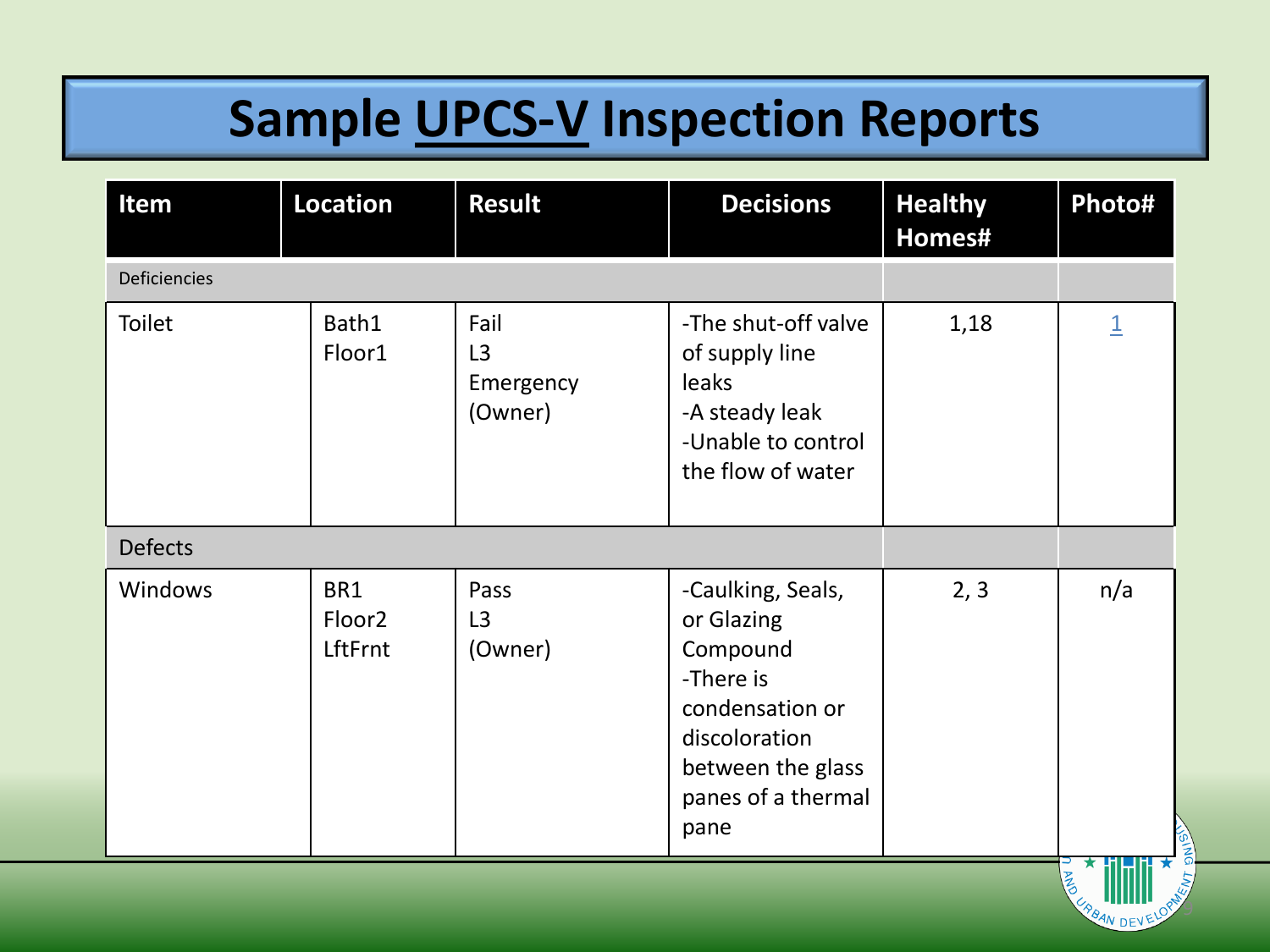#### **UPCS-V Enhancements**

- Clear deficiency criteria and better defined protocol.
	- Decision trees
	- 24 hour life threatening and emergency items
	- Healthy Home Rating System (HHRS) Indicators
- Fully Electronic Inspection & Data Sharing Capabilities
- Risk Modeling

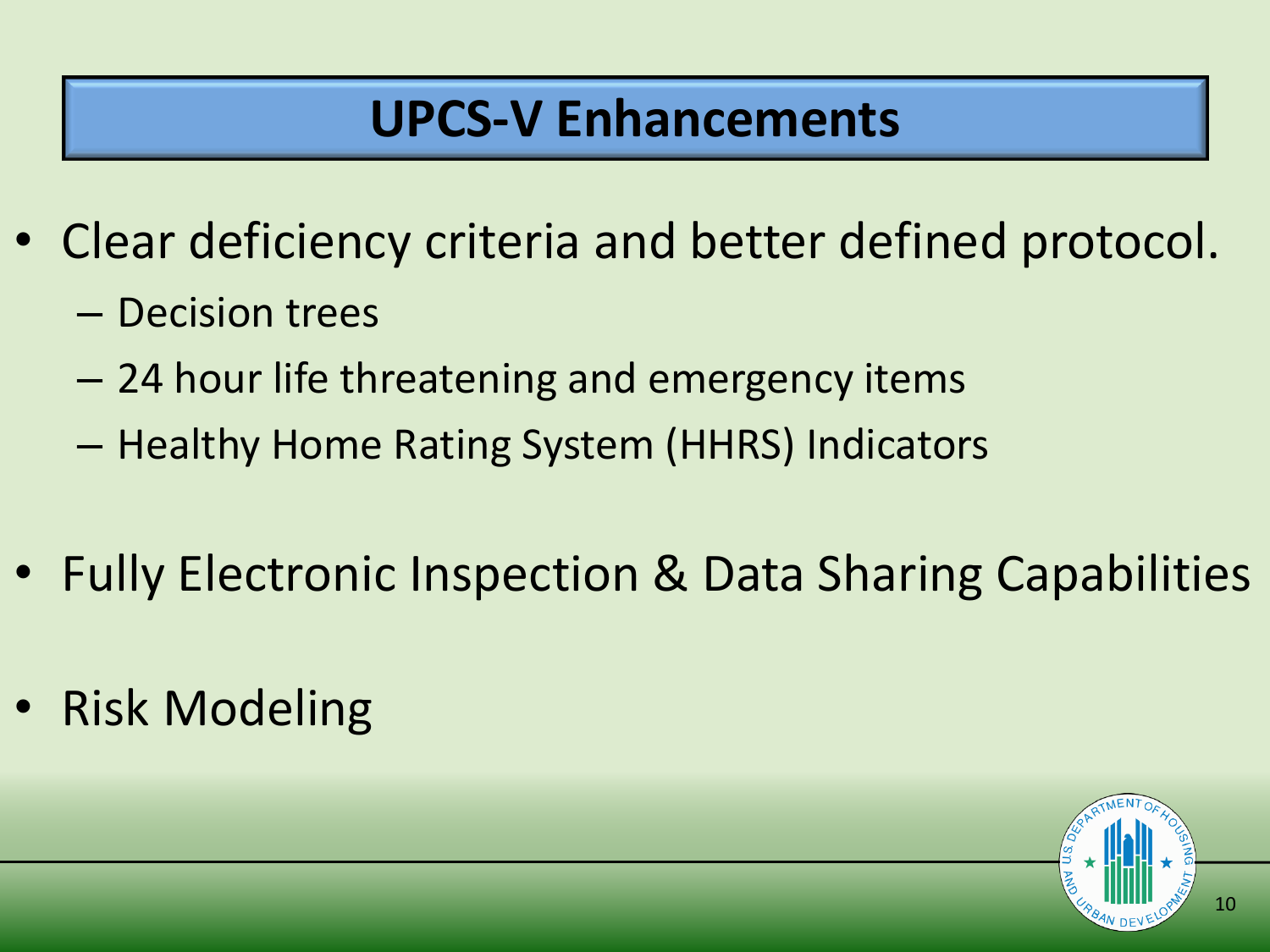## **Unit Condition Index**

Provides objectively measured condition of the unit based on a standardized criteria.



- Deficiencies would be classified on an escalating scale:
	- From minor (L1) to significant (L3), and
	- Critical deficiencies may be further classified as life threatening (LT) or emergency (E).
- Score does not decide if a unit passes or fails, it is used only to inform on the condition of the unit. Only the deficiencies that will directly impact habitability will fail the inspection.

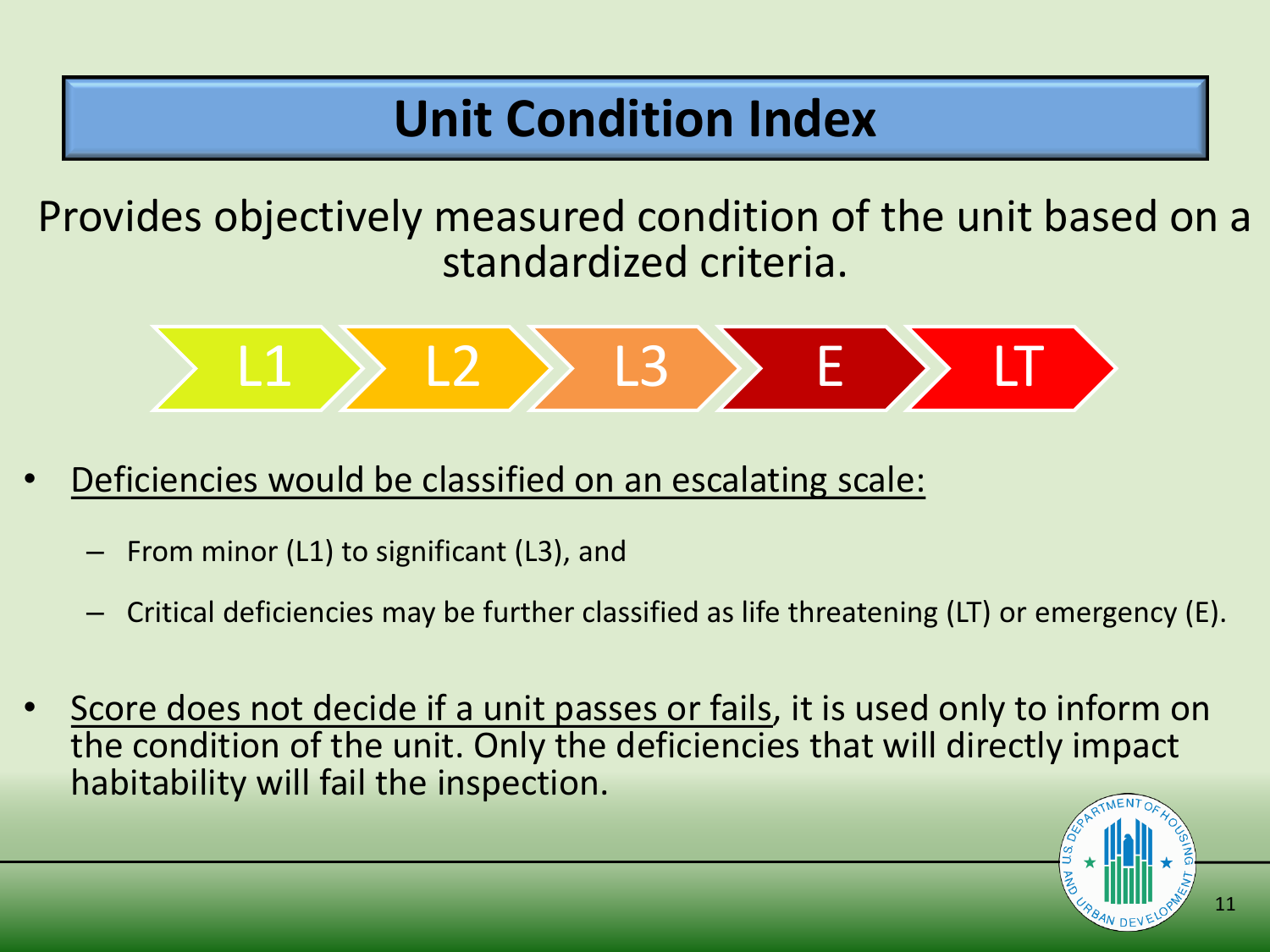## **Unit Condition Index**

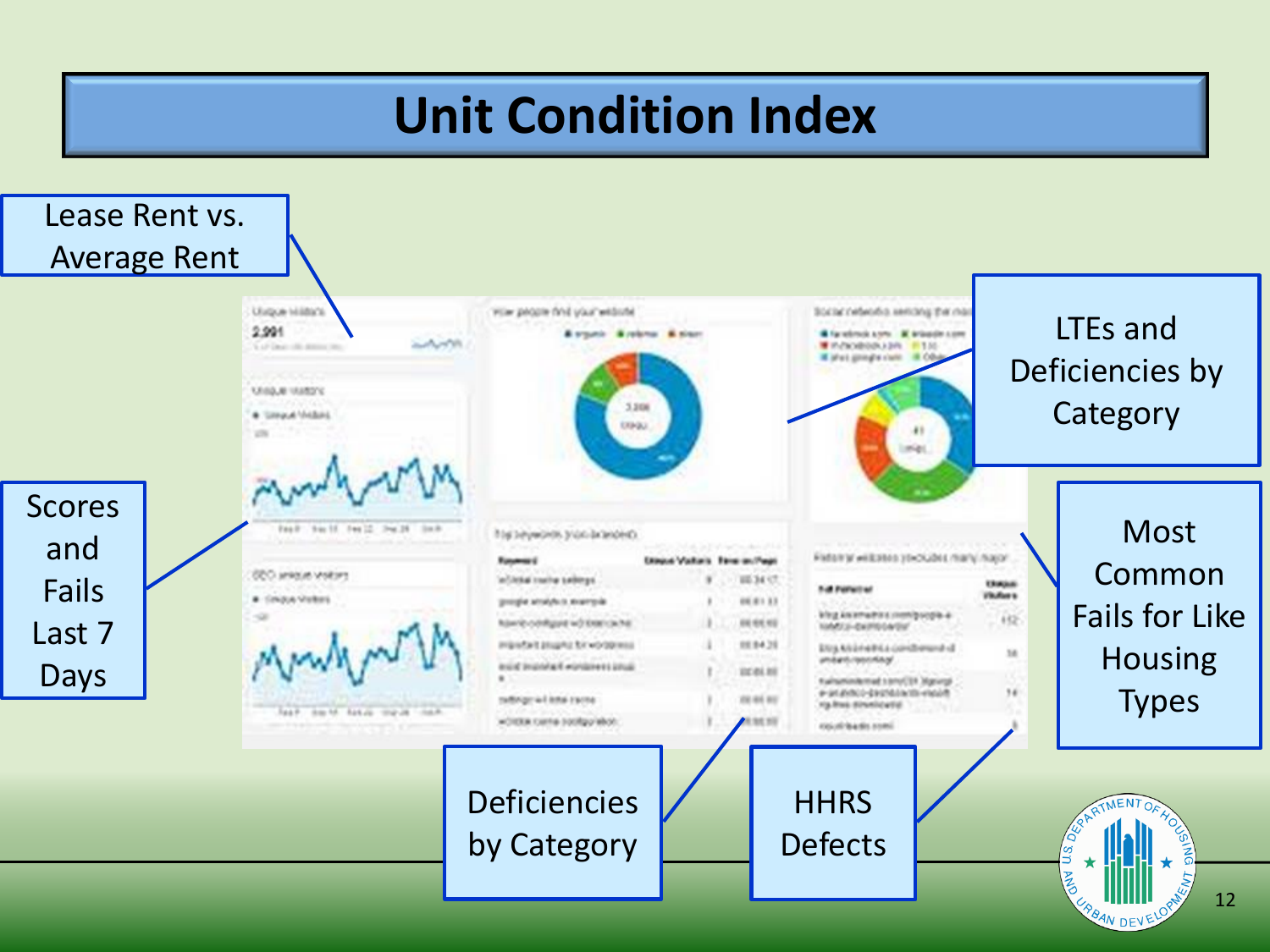## **Benefits of UPCS-V for PHAs**

- Clearer understanding of Pass/Fail items
- Higher Quality, more Consistent and Accurate Inspection
- Electronic Inspection
- Enable risk-based decision making and work planning
- Increased visibility on Housing Portfolio

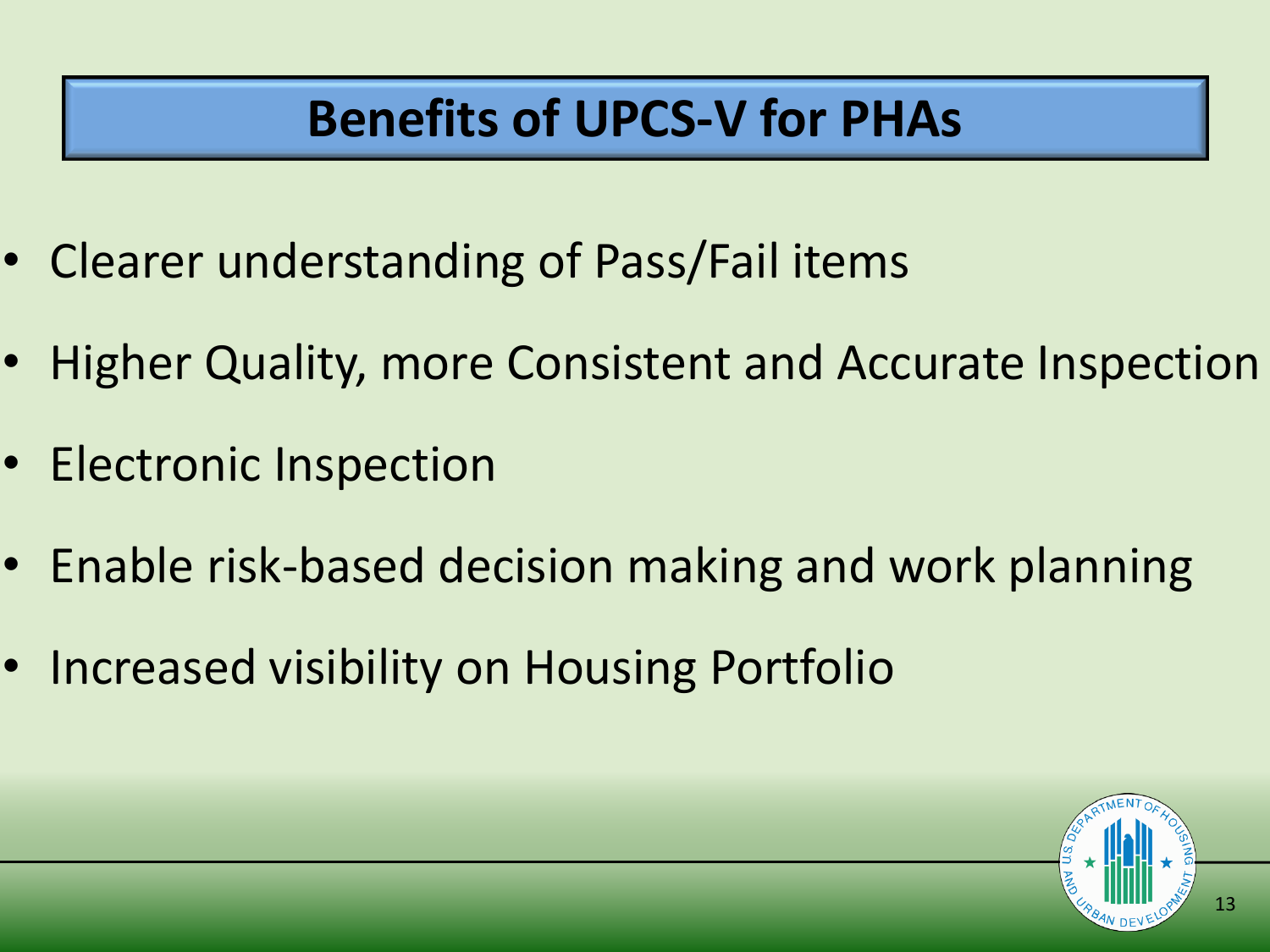#### **Benefits for Landlords & Tenants**

#### Tenants

- Protection from potential uninhabitable living conditions
- Informed decision making based on detailed reports with deficiencies and levels of severity

Landlords

- Predictable and consistent inspection requirements
- Detailed records of units' conditions

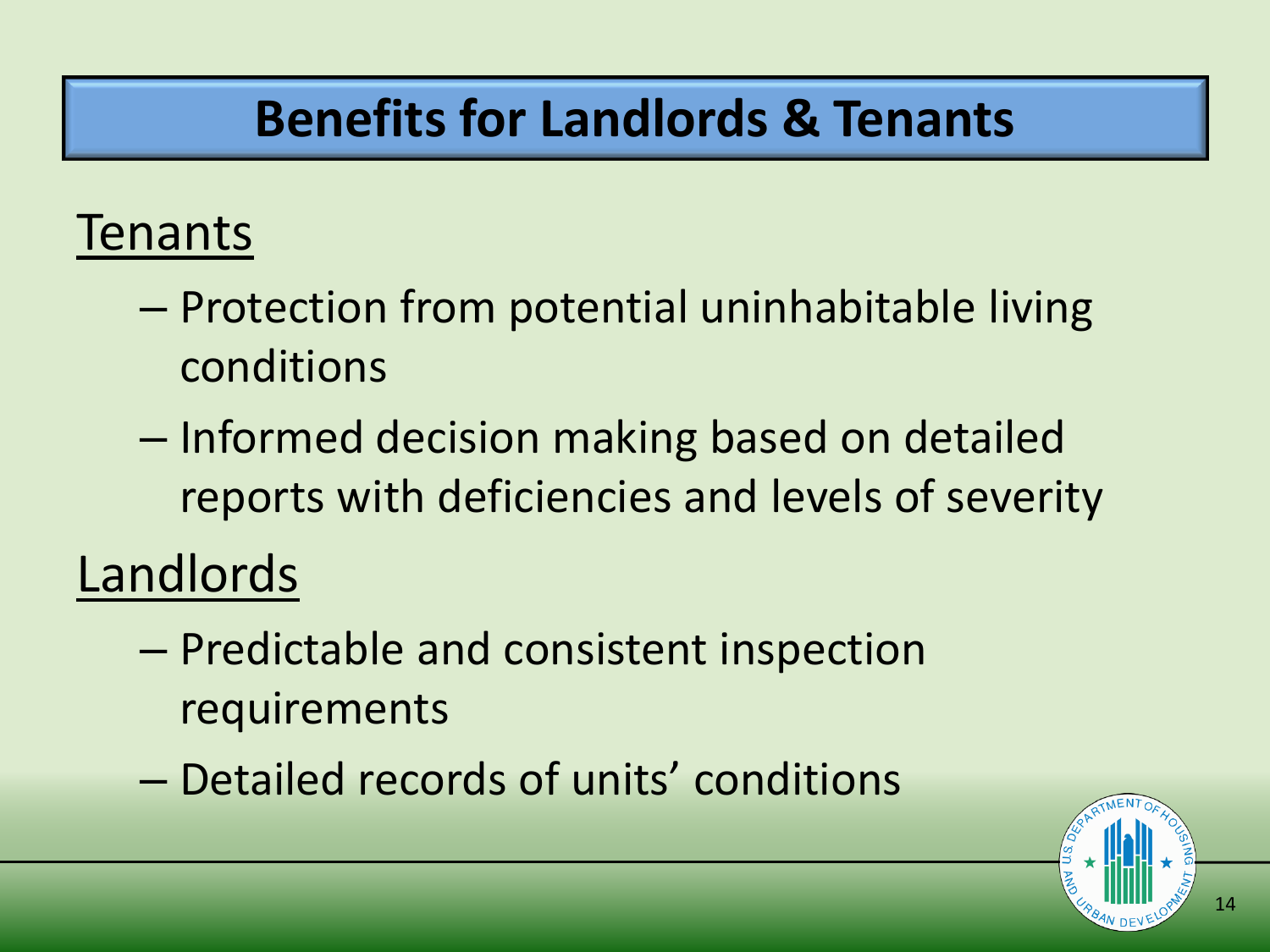#### **Where are we now?**

- **Demonstration Notice** to be published in Federal Register for 60 days
- Launch of Demonstration to test UPCS-V with PHAs by Summer 2016
- **Demonstration Notice** will provide detailed criteria for participation
- Agencies that are interested in participating should follow the instructions in the notice once published

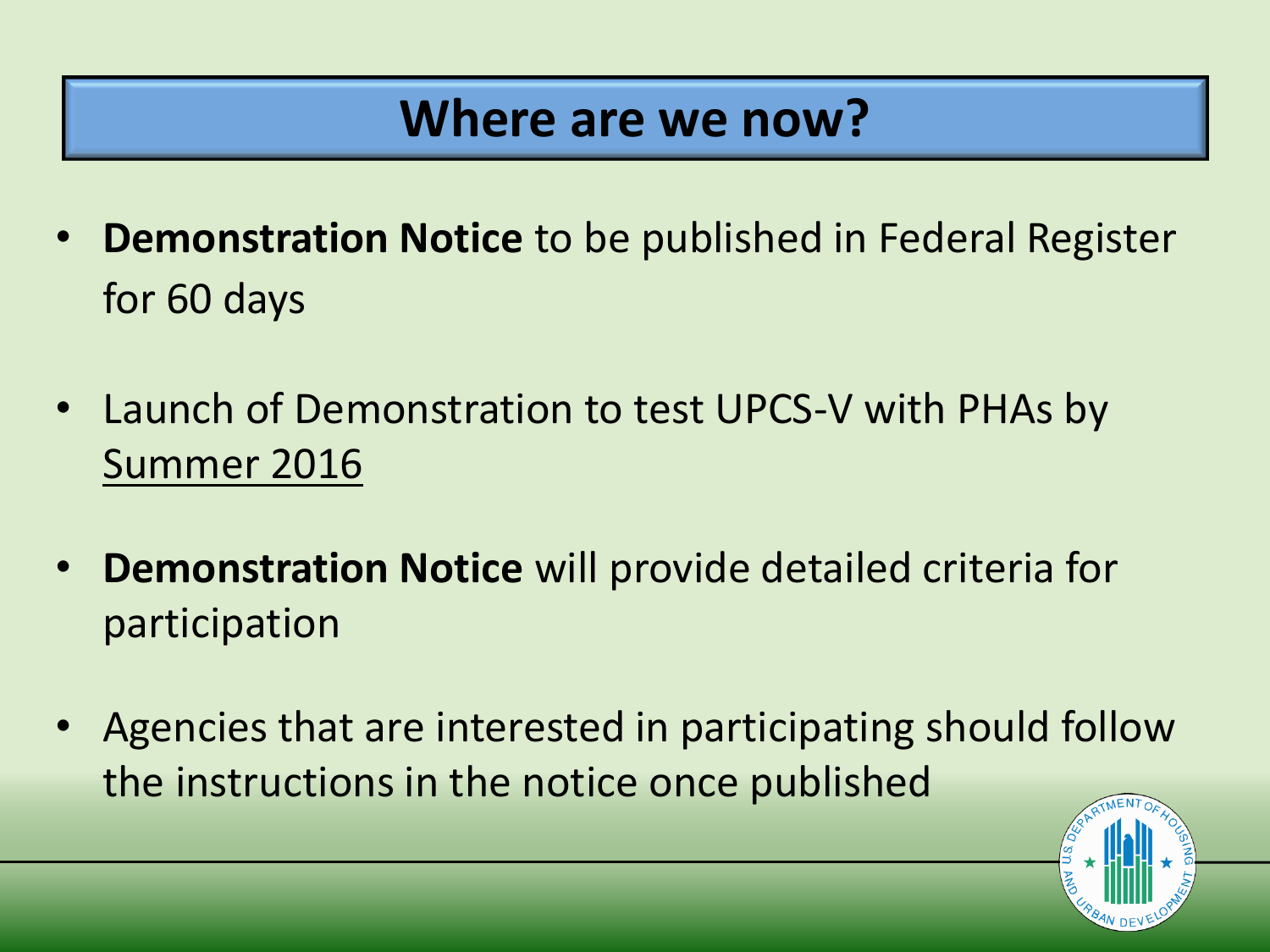#### **The Next Steps**